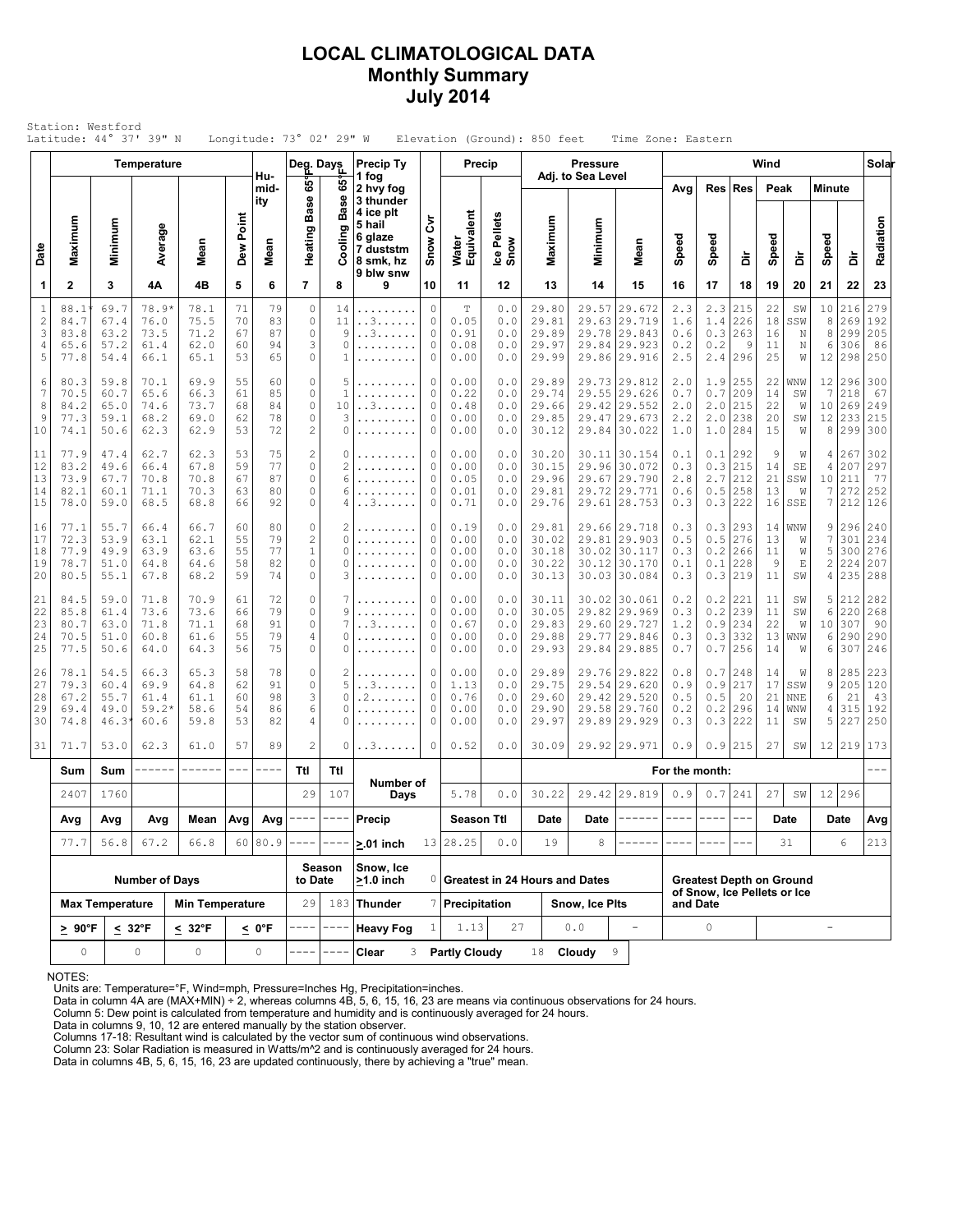## **OBSERVATIONS AT 3-HOUR INTERVALS July 2014: Westford**

# **MAXIMUM SHORT DURATION PRECIPITATION**

| <b>Time Period (minutes)</b> |      | 10   | 15   | 20   | 30   | 45   | 60   | 80   | 100  | 120  | 150  | 180  |
|------------------------------|------|------|------|------|------|------|------|------|------|------|------|------|
| Precipitation                | 0.37 | 0.51 | 0.60 | 0.65 | 0.70 | 0.74 | 0.77 | J.80 | 0.82 | 0.83 | 0.84 | 0.88 |
| <b>Ended: Date</b>           | 03   | 03   | 03   | 03   | 03   | 03   | 03   | 03   | 03   | 03   | 03   | 03   |
| <b>Ended: Time</b>           | ⊥909 | 1913 | 1917 | 1921 | 1928 | 1934 | 1944 | 1956 | 2006 | 2006 | 2006 | 2006 |

The precipitation amounts may occur at any time during the month. The time indicated is the ending time of the interval. Date and time are not entered for trace amounts.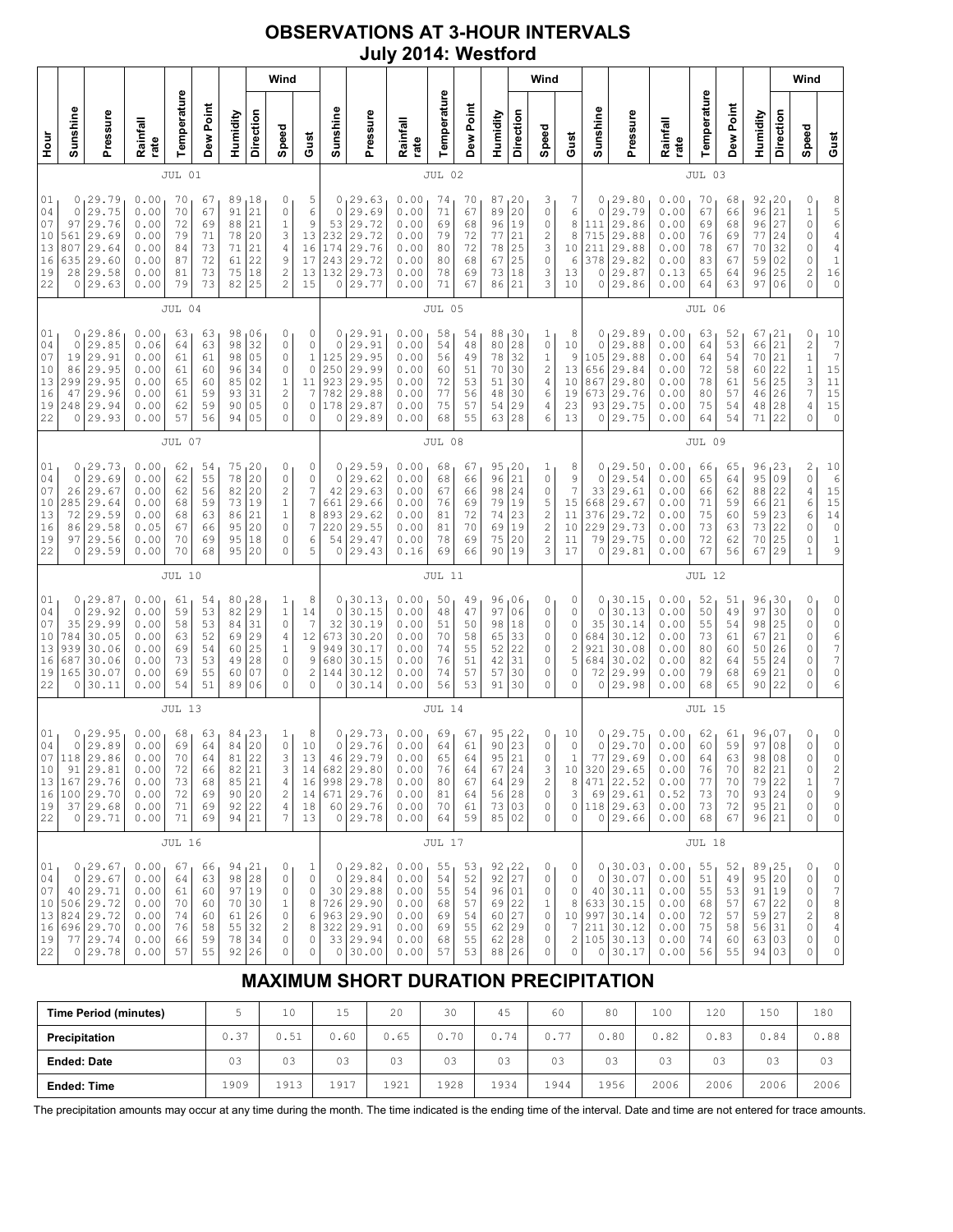### **OBSERVATIONS AT 3-HOUR INTERVALS July 2014: Westford**

|                                              |                                                         |                                                                         |                                                              |                                              |                                              |                                              |                                                                      | Wind                                                                                        |                                                                           |                                                          |                                                                           |                                                              |                                              |                                              |                                                  |                                               | Wind                                                                                 |                                                                              |                                                           |                                                                         |                                                              |                                              |                                              |                                              |                                               | Wind                                                                                       |                                                                                                                                   |
|----------------------------------------------|---------------------------------------------------------|-------------------------------------------------------------------------|--------------------------------------------------------------|----------------------------------------------|----------------------------------------------|----------------------------------------------|----------------------------------------------------------------------|---------------------------------------------------------------------------------------------|---------------------------------------------------------------------------|----------------------------------------------------------|---------------------------------------------------------------------------|--------------------------------------------------------------|----------------------------------------------|----------------------------------------------|--------------------------------------------------|-----------------------------------------------|--------------------------------------------------------------------------------------|------------------------------------------------------------------------------|-----------------------------------------------------------|-------------------------------------------------------------------------|--------------------------------------------------------------|----------------------------------------------|----------------------------------------------|----------------------------------------------|-----------------------------------------------|--------------------------------------------------------------------------------------------|-----------------------------------------------------------------------------------------------------------------------------------|
| 로                                            | Sunshine                                                | Pressure                                                                | Rainfall<br>rate                                             | Temperature                                  | Dew Point                                    | Humidity                                     | Direction                                                            | Speed                                                                                       | Gust                                                                      | Sunshine                                                 | Pressure                                                                  | Rainfall<br>rate                                             | Temperature                                  | Dew Point                                    | Humidity                                         | Direction                                     | Speed                                                                                | Gust                                                                         | Sunshine                                                  | Pressure                                                                | Rainfall<br>rate                                             | Temperature                                  | Dew Point                                    | Humidity                                     | Direction                                     | Speed                                                                                      | Gust                                                                                                                              |
|                                              |                                                         |                                                                         | JUL 19                                                       |                                              | JUL 20                                       |                                              |                                                                      |                                                                                             |                                                                           |                                                          |                                                                           |                                                              |                                              | <b>JUL 21</b>                                |                                                  |                                               |                                                                                      |                                                                              |                                                           |                                                                         |                                                              |                                              |                                              |                                              |                                               |                                                                                            |                                                                                                                                   |
| 01<br>04<br>07<br>10<br>13<br>16<br>19<br>22 | 0<br>0<br>76<br>571<br>853<br>218<br>67<br>$\circ$      | 30.18<br>30.19<br>30.21<br>30.21<br>30.17<br>30.14<br>30.14<br>30.14    | 0.00<br>0.00<br>0.00<br>0.00<br>0.00<br>0.00<br>0.00<br>0.00 | 53<br>52<br>54<br>73<br>77<br>76<br>69<br>63 | 52<br>51<br>54<br>62<br>62<br>62<br>64<br>59 | 96<br>97<br>98<br>69<br>59<br>63<br>83<br>88 | 03<br>03<br>03<br>27<br>30<br>24<br>25<br>15                         | 0<br>$\circ$<br>$\circ$<br>$\circ$<br>$\mathbf{1}$<br>$\mathbb O$<br>$\mathbb O$<br>$\circ$ | 0<br>0<br>$\mathbb O$<br>$\circ$<br>8<br>5<br>0<br>0                      | 0<br>$\circ$<br>46<br>615<br>898<br>682<br>93<br>$\circ$ | 30.12<br>30.10<br>30.12<br>30.11<br>30.08<br>30.05<br>30.04<br>30.06      | 0.00<br>0.00<br>0.00<br>0.00<br>0.00<br>0.00<br>0.00<br>0.00 | 60<br>56<br>58<br>74<br>78<br>80<br>75<br>66 | 58<br>54<br>57<br>62<br>60<br>61<br>61<br>57 | 94<br>96<br>97<br>68<br>54<br>52<br>62<br>73     | 15<br>15<br>15<br>34<br>21<br>21<br>20<br>21  | 0<br>$\circ$<br>$\mathbb O$<br>$\mathbb O$<br>$\mathbf 0$<br>0<br>0<br>$\circ$       | 0<br>$\mathsf{O}\xspace$<br>0<br>9<br>$\mathbf{1}$<br>3<br>1<br>$\mathbf{1}$ | 0<br>$\circ$<br>100<br>613<br>837<br>657<br>62<br>$\circ$ | 30.07<br>30.06<br>30.08<br>30.10<br>30.08<br>30.04<br>30.03<br>30.04    | 0.00<br>0.00<br>0.00<br>0.00<br>0.00<br>0.00<br>0.00<br>0.00 | 62<br>60<br>64<br>73<br>80<br>84<br>79<br>69 | 56<br>55<br>58<br>63<br>65<br>63<br>68<br>63 | 82<br>84<br>83<br>72<br>61<br>48<br>69<br>81 | 121<br>21<br>21<br>19<br>15<br>20<br>26<br>22 | 0<br>$\circ$<br>$\mathbb O$<br>0<br>0<br>0<br>0<br>0                                       | $\circ$<br>$\mathbbm{1}$<br>$\mathbf 1$<br>$\begin{array}{c} 1\,0 \\ 2 \\ 1 \end{array}$<br>$\mathbb O$<br>$\mathbb O$            |
|                                              |                                                         |                                                                         |                                                              | <b>JUL 22</b>                                |                                              |                                              |                                                                      |                                                                                             |                                                                           |                                                          |                                                                           |                                                              | JUL 23                                       |                                              |                                                  |                                               |                                                                                      |                                                                              |                                                           |                                                                         |                                                              | JUL 24                                       |                                              |                                              |                                               |                                                                                            |                                                                                                                                   |
| 01<br>04<br>07<br>10<br>13<br>16<br>19<br>22 | 0<br>39<br>601<br>854<br>534<br>104<br>$\circ$          | 0, 30.04<br>30.03<br>30.03<br>30.04<br>29.98<br>29.93<br>29.88<br>29.87 | 0.00<br>0.00<br>0.00<br>0.00<br>0.00<br>0.00<br>0.00<br>0.00 | 64<br>63<br>65<br>78<br>82<br>85<br>80<br>71 | 62<br>62<br>63<br>69<br>67<br>68<br>72<br>68 | 92<br>96<br>94<br>73<br>61<br>56<br>76<br>90 | 121<br>21<br>21<br>18<br>25<br>21<br>21<br>20                        | 0<br>$\circ$<br>$\circ$<br>$\circ$<br>$\mathbf{1}$<br>$\mathbf 0$<br>0<br>$\mathbf 0$       | 0<br>$\mathbf 1$<br>3<br>5<br>$\overline{7}$<br>3<br>0<br>5               | $\mathbf 0$<br>67<br>257<br>121<br>18<br>76<br>$\circ$   | 0, 29.82<br>29.77<br>29.74<br>29.72<br>29.65<br>29.68<br>29.71<br>29.77   | 0.00<br>0.00<br>0.00<br>0.00<br>0.00<br>0.24<br>0.00<br>0.00 | 69<br>71<br>72<br>78<br>80<br>71<br>69<br>65 | 66<br>68<br>69<br>71<br>73<br>70<br>68<br>63 | 93, 20<br>92<br>90<br>80<br>81<br>96<br>96<br>93 | 19<br>22<br>22<br>22<br>31<br>28<br>30        | 0<br>0<br>4<br>6<br>$\circ$<br>$\circ$<br>0<br>$\circ$                               | 4<br>8<br>13<br>14<br>6<br>0<br>5<br>5                                       | 0<br>97<br>744<br>464<br>663<br>77<br>0                   | 0, 29.77<br>29.79<br>29.85<br>29.87<br>29.88<br>29.86<br>29.85<br>29.87 | 0.00<br>0.00<br>0.00<br>0.00<br>0.00<br>0.00<br>0.00<br>0.00 | 62<br>59<br>56<br>64<br>66<br>69<br>67<br>52 | 61<br>53<br>53<br>53<br>54<br>57<br>56<br>50 | 94<br>81<br>89<br>68<br>65<br>66<br>67<br>94 | 134<br>02<br>31<br>29<br>29<br>32<br>04<br>04 | 0<br>$1\,$<br>$\circ$<br>$\circ$<br>$\overline{c}$<br>$\mathbf{1}$<br>0<br>0               | $\mathbb O$<br>10<br>$\overline{\mathbf{c}}$<br>$\overline{4}$<br>12<br>$10$<br>$\mathbb O$<br>$\mathbb O$                        |
|                                              |                                                         |                                                                         |                                                              | JUL 25                                       |                                              |                                              |                                                                      |                                                                                             |                                                                           | <b>JUL 26</b>                                            |                                                                           |                                                              |                                              |                                              |                                                  |                                               |                                                                                      | <b>JUL 27</b>                                                                |                                                           |                                                                         |                                                              |                                              |                                              |                                              |                                               |                                                                                            |                                                                                                                                   |
| 01<br>04<br>07<br>10<br>13<br>16<br>19<br>22 | 0<br>$\circ$<br>54<br>322<br>752<br>526<br>88           | 29.89<br>29.89<br>29.90<br>29.93<br>29.90<br>29.86<br>29.84<br>0 29.88  | 0.00<br>0.00<br>0.00<br>0.00<br>0.00<br>0.00<br>0.00<br>0.00 | 51<br>51<br>56<br>67<br>74<br>77<br>72<br>66 | 50<br>50<br>52<br>58<br>60<br>62<br>59<br>55 | 96<br>95<br>88<br>72<br>61<br>59<br>63<br>68 | 120<br>21<br>21<br>22<br>24<br>25<br>27<br>28                        | 0<br>0<br>$\circ$<br>3<br>$1\,$<br>$\sqrt{2}$<br>$\mathbf 0$<br>3                           | 0<br>$\mathbb O$<br>6<br>$\mathcal{G}$<br>7<br>11<br>$\overline{4}$<br>13 | 0<br>$\circ$<br>37<br>673<br>424<br>250<br>74            | 29.89<br>29.86<br>29.85<br>29.84<br>29.82<br>29.79<br>29.77<br>0 29.78    | 0.00<br>0.00<br>0.00<br>0.00<br>0.00<br>0.00<br>0.00<br>0.00 | 58<br>55<br>58<br>70<br>72<br>75<br>72<br>62 | 53<br>53<br>55<br>62<br>59<br>57<br>64<br>59 | 82<br>95<br>92<br>75<br>64<br>54<br>75<br>92     | 121<br>21<br>20<br>20<br>24<br>26<br>24<br>24 | 0<br>0<br>$\circ$<br>$\mathbb O$<br>$\,1\,$<br>$\,1\,$<br>$\circ$<br>$\mathbf 0$     | 0<br>0<br>4<br>7<br>9<br>10<br>0<br>0                                        | 0<br>$\circ$<br>67<br>35<br>677<br>144<br>28<br>$\circ$   | 29.75<br>29.69<br>29.64<br>29.61<br>29.60<br>29.55<br>29.57<br>29.60    | 0.00<br>0.00<br>0.00<br>0.27<br>0.00<br>0.00<br>0.00<br>0.00 | 61<br>62<br>63<br>62<br>71<br>75<br>65<br>61 | 57<br>60<br>61<br>61<br>68<br>65<br>64<br>60 | 86<br>93<br>95<br>96<br>90<br>71<br>95<br>97 | 122<br>20<br>21<br>22<br>24<br>20<br>21<br>14 | 0<br>3<br>$\mathbb O$<br>$\mathbf{1}$<br>$\mathbb O$<br>$\mathbf{1}$<br>$\circ$<br>$\circ$ | 6<br>$\frac{9}{8}$<br>$1\,1$<br>$1\,1$<br>$\overline{7}$<br>$\circ$<br>$\mathsf{O}\xspace$                                        |
|                                              |                                                         |                                                                         |                                                              | JUL 28                                       |                                              |                                              |                                                                      |                                                                                             |                                                                           |                                                          |                                                                           |                                                              | <b>JUL 29</b>                                |                                              |                                                  |                                               |                                                                                      |                                                                              |                                                           |                                                                         |                                                              | JUL 30                                       |                                              |                                              |                                               |                                                                                            |                                                                                                                                   |
| 01<br>04<br>07<br>10<br>13<br>16<br>19<br>22 | 0<br>$\circ$<br>42<br>35<br>250<br>42<br>33             | 129.60<br>29.56<br>29.57<br>29.53<br>29.47<br>29.44<br>29.47<br>0 29.55 | 0.00<br>0.00<br>0.00<br>0.04<br>0.00<br>0.00<br>0.05<br>0.04 | 59<br>59<br>62<br>63<br>65<br>64<br>61<br>58 | 58<br>59<br>61<br>63<br>65<br>63<br>60<br>57 | 98<br>98<br>98<br>98<br>99<br>96<br>98<br>98 | 14<br>05<br>0 <sub>5</sub><br>05<br>02<br>01<br>0 <sub>0</sub><br>04 | 0<br>0<br>$\circ$<br>0<br>$\overline{c}$<br>$\mathbb O$<br>$\mathbf{1}$<br>$\circ$          | 0<br>$\mathbb O$<br>$\mathbb O$<br>5<br>9<br>10<br>11<br>$\mathbf{1}$     | $\mathbf 0$<br>40<br>584<br>348<br>341<br>109            | 0, 29.60<br>29.63<br>29.69<br>29.75<br>29.79<br>29.82<br>29.86<br>0 29.90 | 0.00<br>0.00<br>0.00<br>0.00<br>0.00<br>0.00<br>0.00<br>0.00 | 56<br>56<br>52<br>61<br>64<br>68<br>63<br>51 | 55<br>54<br>51<br>56<br>55<br>57<br>57<br>50 | 98<br>96<br>97<br>84<br>73<br>67<br>83<br>96     | 130<br>30<br>25<br>28<br>26<br>04<br>32<br>32 | 0<br>$\circ$<br>$\circ$<br>0<br>$\mathbf 1$<br>$\mathbb O$<br>$\circ$<br>$\mathbf 0$ | 6<br>0<br>0<br>0<br>$\overline{c}$<br>3<br>$\circ$<br>0                      | 0<br>$\circ$<br>83<br>413<br>909<br>649<br>65<br>0        | 129.91<br>29.93<br>29.96<br>29.96<br>29.93<br>29.90<br>29.91<br>29.93   | 0.00<br>0.00<br>0.00<br>0.00<br>0.00<br>0.00<br>0.00<br>0.00 | 48<br>47<br>50<br>65<br>72<br>75<br>65<br>55 | 47<br>46<br>50<br>62<br>56<br>57<br>58<br>53 | 97<br>98<br>98<br>90<br>57<br>55<br>79<br>92 | 32<br>32<br>32<br>32<br>22<br>24<br>21<br>21  | 0<br>$\mathbb O$<br>$\mathbb O$<br>0<br>4<br>$1\,$<br>0<br>$\circ$                         | $\mathsf{O}\xspace$<br>$\mathbb O$<br>$\rm \dot{o}$<br>$\circ$<br>$\begin{array}{c} 8 \\ 6 \end{array}$<br>$\circ$<br>$\mathbb O$ |
|                                              |                                                         |                                                                         |                                                              | <b>JUL 31</b>                                |                                              |                                              |                                                                      |                                                                                             |                                                                           |                                                          |                                                                           |                                                              |                                              |                                              |                                                  |                                               |                                                                                      |                                                                              |                                                           |                                                                         |                                                              |                                              |                                              |                                              |                                               |                                                                                            |                                                                                                                                   |
| 01<br>04<br>07<br>10<br>13<br>16<br>19<br>22 | 0<br>$\circ$<br>70<br>392<br>84<br>613<br>79<br>$\circ$ | 129.94<br>29.94<br>29.97<br>29.96<br>29.93<br>29.97<br>29.99<br>30.03   | 0.00<br>0.00<br>0.00<br>0.00<br>0.00<br>0.00<br>0.00<br>0.00 | 55<br>57<br>56<br>66<br>67<br>68<br>67<br>56 | 53<br>56<br>55<br>60<br>58<br>60<br>62<br>55 | 96<br>98<br>81<br>73<br>76<br>84<br>97       | 91, 21<br>21<br>20<br>20<br>21<br>20<br>21<br>21                     | 0<br>0<br>$\circ$<br>$\overline{c}$<br>$\overline{\mathbf{c}}$<br>3<br>$\circ$<br>$\Omega$  | $\circ$<br>$\circ$<br>$\circ$<br>8<br>10<br>11<br>$\circ$<br>$\circ$      |                                                          |                                                                           |                                                              |                                              |                                              |                                                  |                                               |                                                                                      |                                                                              |                                                           |                                                                         |                                                              |                                              |                                              |                                              |                                               |                                                                                            |                                                                                                                                   |

### NOTES:

Units are: Temperature=°F, Wind=mph, Pressure=Inches Hg, Precipitation=inches.

Wind Direction: Directions are those from which the wind is blowing, indicated in tens of degrees<br>from true north: i.e., 09 for East, 18 for South, 27 for West, and 00 or 36 for North.<br>Wind Speed: The observed one-minute a

Wind Gust: The maximum instantaneous wind speed for the 10-minute period preceding the observation Rainfall Rate: The instantaneous rainfall rate at the time of observation, calculated by timing

consecutive 0.01" pulses from the electronic rain gauge and interpolating this rate for one hour.

### **WEATHER NOTES SUMMARY BY HOUR**

|    |                                              |                                              |                                                                              | Averages                                     |                                              |                                              |                                                      | <b>Resultant</b><br>Wind                     |                                                                               |  |  |  |  |
|----|----------------------------------------------|----------------------------------------------|------------------------------------------------------------------------------|----------------------------------------------|----------------------------------------------|----------------------------------------------|------------------------------------------------------|----------------------------------------------|-------------------------------------------------------------------------------|--|--|--|--|
| n. | Hour                                         | Sunshine                                     | Pressure                                                                     | Temperature                                  | Dew Point                                    | Humidity                                     | Wind Speed                                           | Direction                                    | Speed                                                                         |  |  |  |  |
|    | 01<br>04<br>07<br>10<br>13<br>16<br>19<br>22 | 0<br>0<br>61<br>486<br>623<br>411<br>86<br>0 | 29.850<br>29.848<br>29.870<br>29.873<br>29.622<br>29.828<br>29.827<br>29.852 | 61<br>60<br>61<br>70<br>74<br>75<br>71<br>63 | 58<br>57<br>58<br>62<br>62<br>62<br>63<br>59 | 91<br>92<br>92<br>75<br>68<br>65<br>76<br>88 | 0.3<br>0.3<br>0.6<br>1.4<br>1.7<br>1.3<br>0.7<br>0.8 | 23<br>23<br>22<br>23<br>25<br>25<br>24<br>24 | 0.3<br>$\cdot$ 2<br>0<br>0<br>. 5<br>1.2<br>1.3<br>1.0<br>0<br>. 5<br>.7<br>0 |  |  |  |  |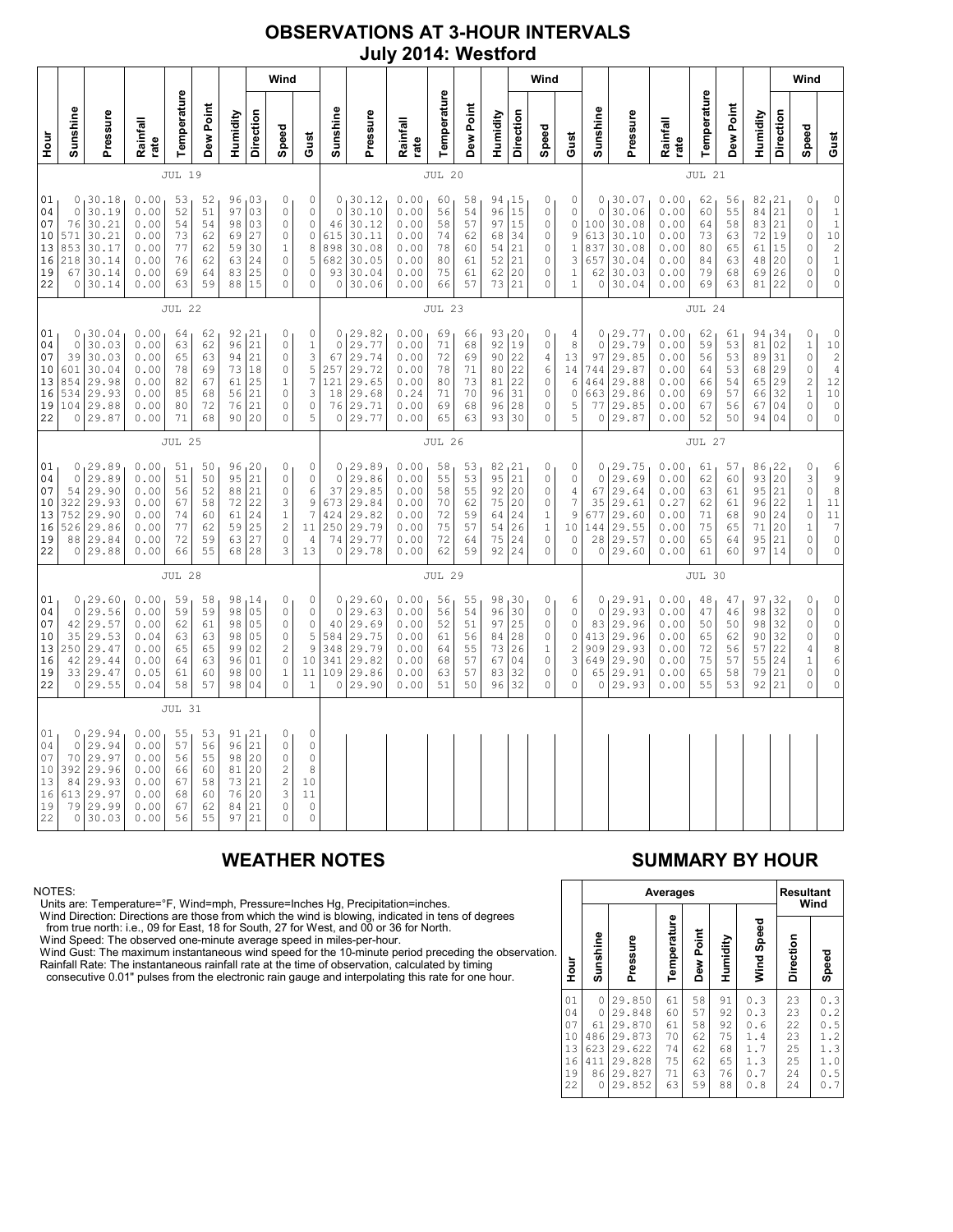### **HOURLY PRECIPITATION (Water Equivalent) July 2014: Westford**

| Date                                                      |    | A.M. Hour Ending at |    |                                                                                                                                                                                                                                                        |              |                            |      |    |    |                                          |    |    |    |                  | P.M. Hour Ending at |                                      |          |                      |                                      |    |      |                  |                                                                                        |        |                                                           |  |  |
|-----------------------------------------------------------|----|---------------------|----|--------------------------------------------------------------------------------------------------------------------------------------------------------------------------------------------------------------------------------------------------------|--------------|----------------------------|------|----|----|------------------------------------------|----|----|----|------------------|---------------------|--------------------------------------|----------|----------------------|--------------------------------------|----|------|------------------|----------------------------------------------------------------------------------------|--------|-----------------------------------------------------------|--|--|
|                                                           | 01 | 02                  | 03 | 04                                                                                                                                                                                                                                                     | 05           | 06                         | 07   | 08 | 09 | 10                                       | 11 | 12 | 01 | 02               | 03                  | 04                                   | 05       | 06                   | 07                                   | 08 | 09   | 10               | 11                                                                                     | 12     | Date                                                      |  |  |
| 01<br>$02\,$<br>03<br>04<br>05                            |    |                     |    |                                                                                                                                                                                                                                                        | 0.010.020.02 | $0.02 \mid 0.02 \mid 0.04$ |      |    |    |                                          |    |    |    | 0.01             |                     |                                      |          |                      | $0.05 \mid 0.06 \mid 0.75 \mid 0.03$ |    |      |                  |                                                                                        | 0.0103 | 01<br>02<br>04<br>05                                      |  |  |
| 06<br>07<br>$08$<br>09<br>10                              |    | 0.01 0.01           |    |                                                                                                                                                                                                                                                        |              |                            |      |    |    |                                          |    |    |    | 0.010.030.060.09 |                     |                                      |          | 0.03                 |                                      |    |      | $0.01$ 0.11 0.34 |                                                                                        |        | 06<br>07<br>08<br>09<br>10                                |  |  |
| $11\,$<br>$12\,$<br>13<br>$14$<br>15                      |    |                     |    |                                                                                                                                                                                                                                                        |              |                            | 0.01 |    |    |                                          |    |    |    |                  | 0.01                |                                      | 0.090.62 | 0.01 0.02            |                                      |    | 0.01 |                  |                                                                                        |        | $11\,$<br>12<br>13<br>14<br>15                            |  |  |
| 16<br>$17\,$<br>$1\,8$<br>19<br>20                        |    | 0.18 0.01           |    |                                                                                                                                                                                                                                                        |              |                            |      |    |    |                                          |    |    |    |                  |                     |                                      |          |                      |                                      |    |      |                  |                                                                                        |        | 16<br>$17\,$<br>$1\,8$<br>19<br>20                        |  |  |
| $\begin{array}{c} 21 \\ 22 \\ 23 \\ 24 \end{array}$<br>25 |    |                     |    |                                                                                                                                                                                                                                                        |              |                            |      |    |    |                                          |    |    |    |                  |                     | $0.16 \mid 0.42 \mid 0.02 \mid 0.07$ |          |                      |                                      |    |      |                  |                                                                                        |        | $\begin{array}{c} 21 \\ 22 \end{array}$<br>23<br>24<br>25 |  |  |
| 26<br>27<br>28<br>29<br>30                                |    |                     |    | 0.01                                                                                                                                                                                                                                                   | 0.040.020.07 |                            |      |    |    | $0.26 \mid 0.11$<br>0.010.060.110.160.01 |    |    |    |                  |                     |                                      |          | 0.190.240.060.060.08 |                                      |    |      |                  | $0.05 \mid 0.07 \mid 0.04 \mid 0.04 \mid 0.04 \mid 0.02 \mid 0.03 \mid 0.07 \mid 0.04$ |        | 26<br>27<br>28<br>29<br>30                                |  |  |
| 31                                                        |    |                     |    | 0.10                                                                                                                                                                                                                                                   |              |                            |      |    |    |                                          |    |    |    | 0.32 0.06        |                     |                                      |          | 0.04                 |                                      |    |      |                  |                                                                                        |        | 31                                                        |  |  |
|                                                           |    |                     |    | $\mathsf{Sum}$ 0.00 $\mid$ 0.19 $\mid$ 0.02 $\mid$ 0.18 $\mid$ 0.06 $\mid$ 0.13 $\mid$ 0.01 $\mid$ 0.00 $\mid$ 0.01 $\mid$ 0.02 $\mid$ 0.22 $\mid$ 0.18 $\mid$ 0.02 $\mid$ 0.05 $\mid$ 0.05 $\mid$ 0.05 $\mid$ 0.05 $\mid$ 0.05 $\mid$ 0.05 $\mid$ Sum |              |                            |      |    |    |                                          |    |    |    |                  |                     |                                      |          |                      |                                      |    |      |                  |                                                                                        |        |                                                           |  |  |

During a frozen precipitation event, hourly precipitation totals may not be recorded. In this case, daily amounts are typically entered in the last column (hour ending at 12 A.M.)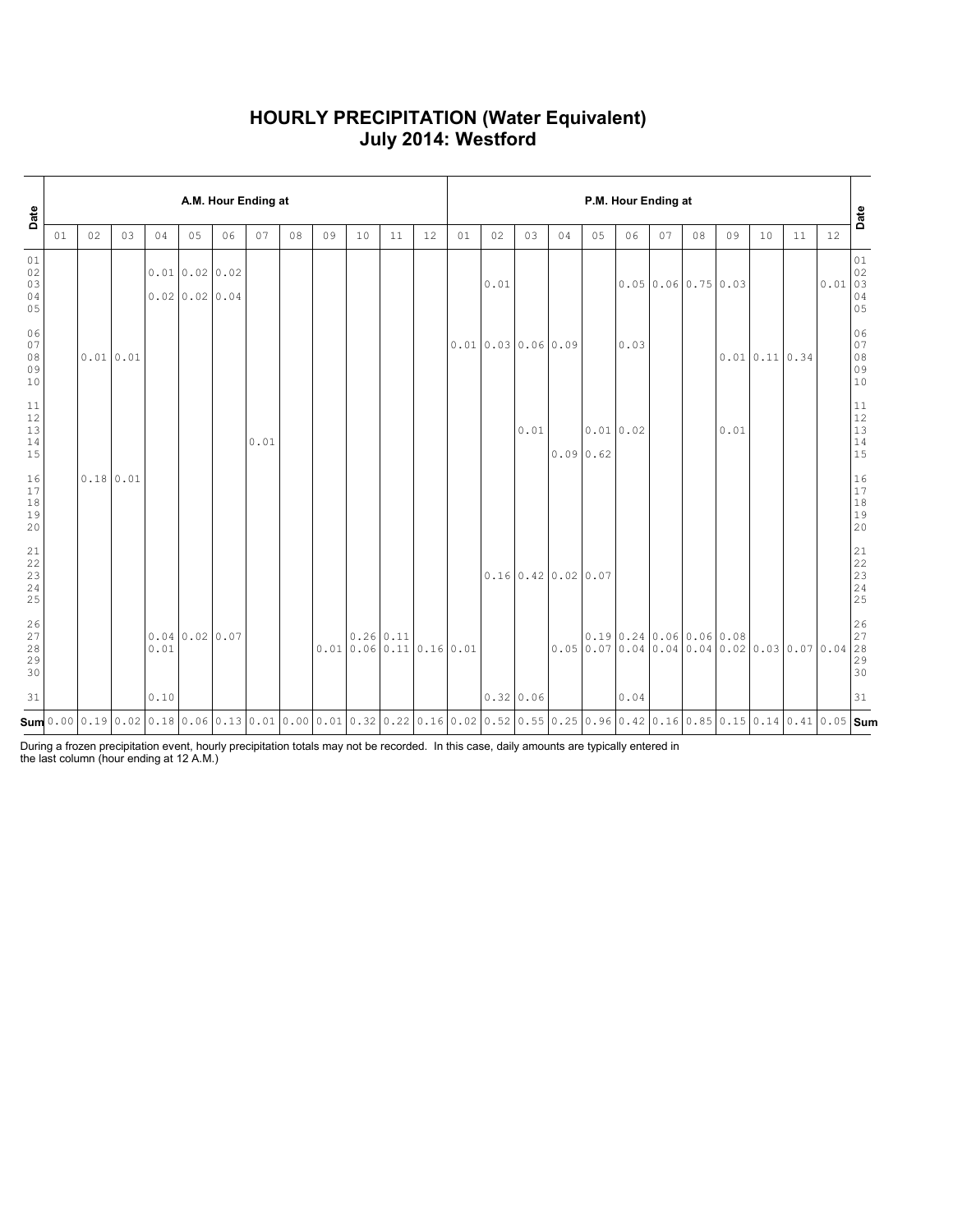### **HOUR-BY-HOUR DATA July 2014: Westford**